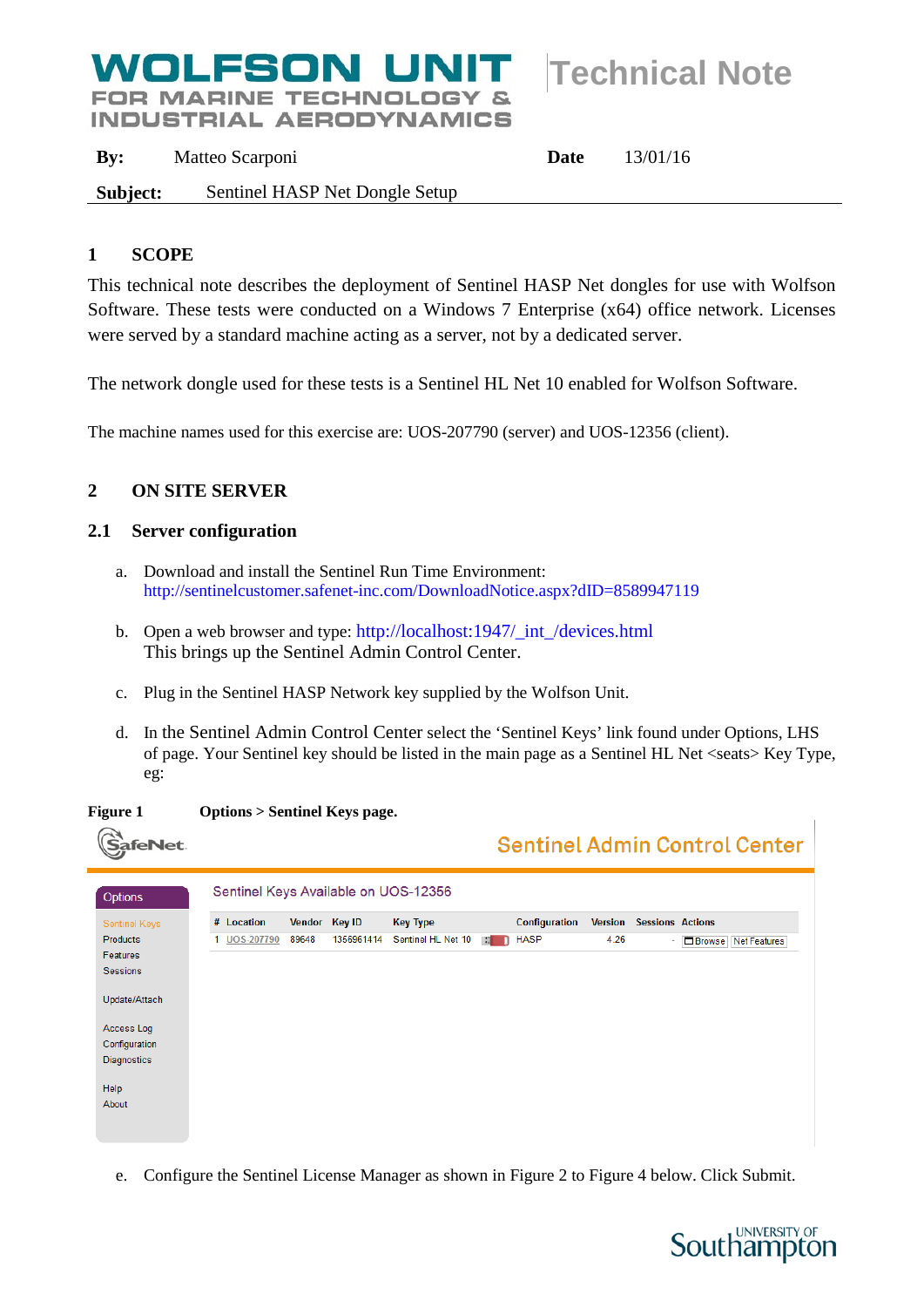

<span id="page-1-0"></span>

# <span id="page-1-1"></span>**Figure 4 Access from Remote Clients page**

| <b>Sentinel Keys</b>                           | <b>Basic Settings</b>      | <b>Users</b>                     | <b>Access to Remote License Managers</b>                                                                 | <b>Access from Remote Clients</b> |
|------------------------------------------------|----------------------------|----------------------------------|----------------------------------------------------------------------------------------------------------|-----------------------------------|
| <b>Products</b><br>Features<br><b>Sessions</b> |                            | Allow Access from Remote Clients | $\overline{\mathcal{L}}$<br>You may experience a delay of a few minutes before your changes take effect. |                                   |
|                                                | <b>Access Restrictions</b> |                                  | allow=all                                                                                                |                                   |
| Update/Attach                                  |                            |                                  |                                                                                                          |                                   |
| Access Log                                     |                            |                                  |                                                                                                          |                                   |
| Configuration                                  |                            |                                  |                                                                                                          |                                   |
| <b>Diagnostics</b>                             |                            |                                  |                                                                                                          |                                   |
|                                                |                            |                                  |                                                                                                          |                                   |
|                                                |                            |                                  |                                                                                                          |                                   |

C:\Program Files (x86)\Common Files\Aladdin Shared\HASP\hasplm.ini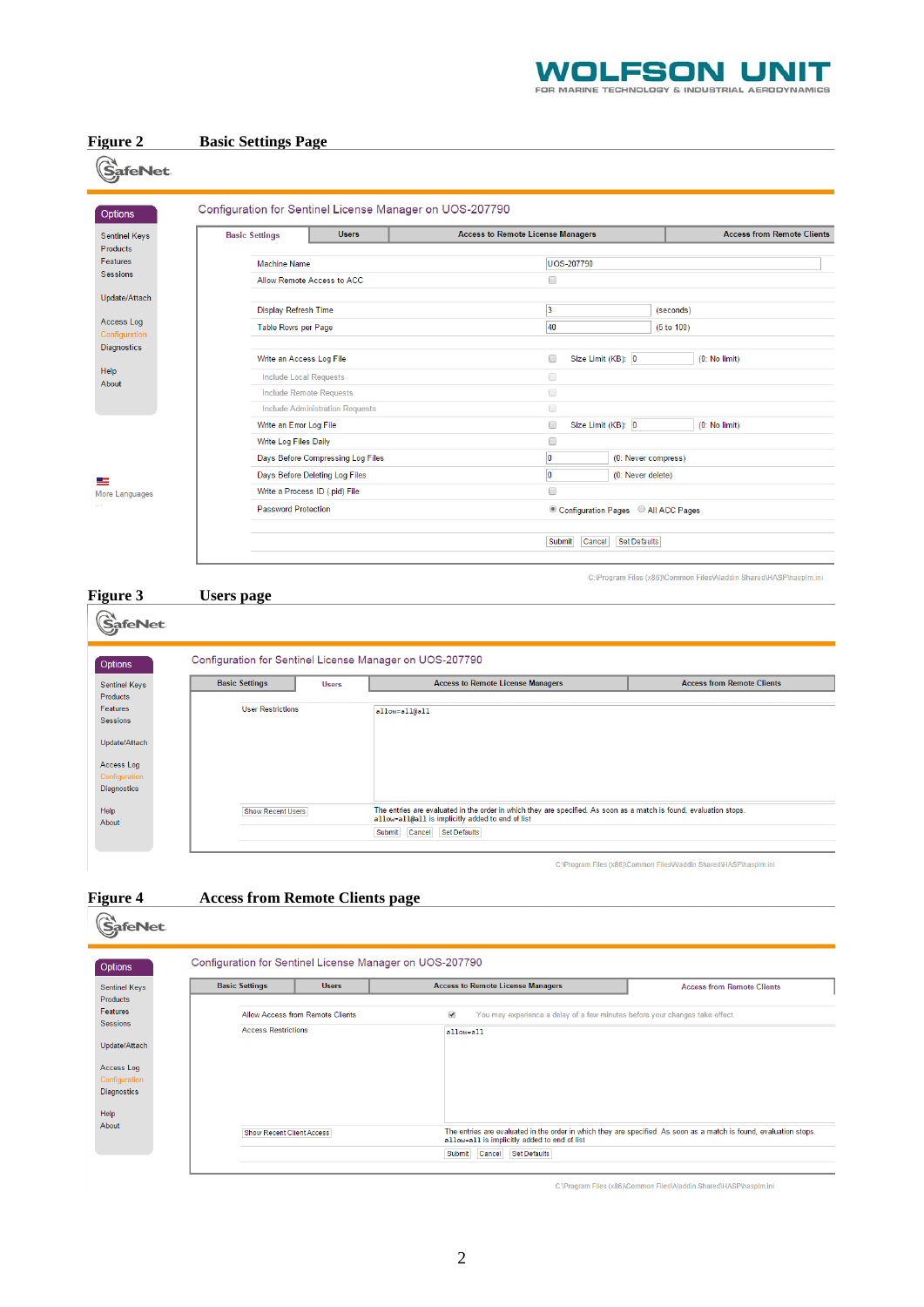

#### <span id="page-2-1"></span>**2.2 Client configuration**

Server Name: UOS-207790 Client Name: UOS-12356

- a. Download and install your Wolfson program. The Sentinel Run Time Environment will be installed automatically.
- b. Open a web browser and type: [http://localhost:1947/\\_int\\_/devices.html](http://localhost:1947/_int_/devices.html) This brings up the Sentinel Admin Control Center
- c. Configure the Sentinel License Manager as shown in [Figure 5](#page-2-0) and [Figure 6](#page-3-0) below. Click Submit to confirm all changes:

<span id="page-2-0"></span>

| Figure 5                    | <b>Basic Settings page:</b>                             |                                                    |               |                  |                    |                                             |                                      |                                      |                            |
|-----------------------------|---------------------------------------------------------|----------------------------------------------------|---------------|------------------|--------------------|---------------------------------------------|--------------------------------------|--------------------------------------|----------------------------|
| afeNet                      |                                                         |                                                    |               |                  |                    |                                             | <b>Sentinel Admin Control Center</b> |                                      |                            |
| <b>Options</b>              | Configuration for Sentinel License Manager on UOS-12356 |                                                    |               |                  |                    |                                             |                                      |                                      |                            |
| <b>Sentinel Keys</b>        | <b>Basic</b><br><b>Users</b><br><b>Settings</b>         | <b>Access to Remote</b><br><b>License Managers</b> |               |                  |                    | <b>Access from</b><br><b>Remote Clients</b> |                                      | <b>Detachable</b><br><b>Licenses</b> | <b>Network</b>             |
| <b>Products</b>             |                                                         |                                                    |               |                  |                    |                                             |                                      |                                      |                            |
| Features<br><b>Sessions</b> | <b>Machine Name</b>                                     |                                                    |               | <b>UOS-12356</b> |                    |                                             |                                      |                                      |                            |
|                             | Allow Remote Access to ACC                              |                                                    | $\Box$        |                  |                    |                                             |                                      |                                      |                            |
| Update/Attach               |                                                         |                                                    |               |                  |                    |                                             |                                      |                                      |                            |
| Access Log                  | Display Refresh Time                                    |                                                    | 3             |                  |                    | (seconds)                                   |                                      |                                      |                            |
| Configuration               | Table Rows per Page                                     |                                                    | 20            |                  |                    | (5 to 100)                                  |                                      |                                      |                            |
| <b>Diagnostics</b>          |                                                         |                                                    |               |                  |                    |                                             |                                      |                                      |                            |
| Help                        | Write an Access Log File                                |                                                    | $\Box$        |                  | Size Limit (KB): 0 |                                             | (0: No limit)                        |                                      | <b>Edit Log Parameters</b> |
| About                       | <b>Include Local Requests</b>                           |                                                    | <b>Talent</b> |                  |                    |                                             |                                      |                                      |                            |
|                             | <b>Include Remote Requests</b>                          |                                                    | П             |                  |                    |                                             |                                      |                                      |                            |
|                             | <b>Include Administration Requests</b>                  |                                                    |               |                  |                    |                                             |                                      |                                      |                            |
|                             | Write an Error Log File                                 |                                                    | $\Box$        |                  | Size Limit (KB): 0 |                                             | (0: No limit)                        |                                      |                            |
|                             | Write Log Files Daily                                   |                                                    | $\Box$        |                  |                    |                                             |                                      |                                      |                            |
|                             | Days Before Compressing Log Files                       |                                                    | $\bf{0}$      |                  |                    | (0: Never compress)                         |                                      |                                      |                            |
| ▔                           | Days Before Deleting Log Files                          |                                                    | $\mathbf{0}$  |                  |                    | (0: Never delete)                           |                                      |                                      |                            |
| More Languages              | Write a Process ID (.pid) File                          |                                                    | $\Box$        |                  |                    |                                             |                                      |                                      |                            |
|                             |                                                         |                                                    |               |                  |                    | © Configuration Pages © All ACC Pages       |                                      |                                      | Change Password            |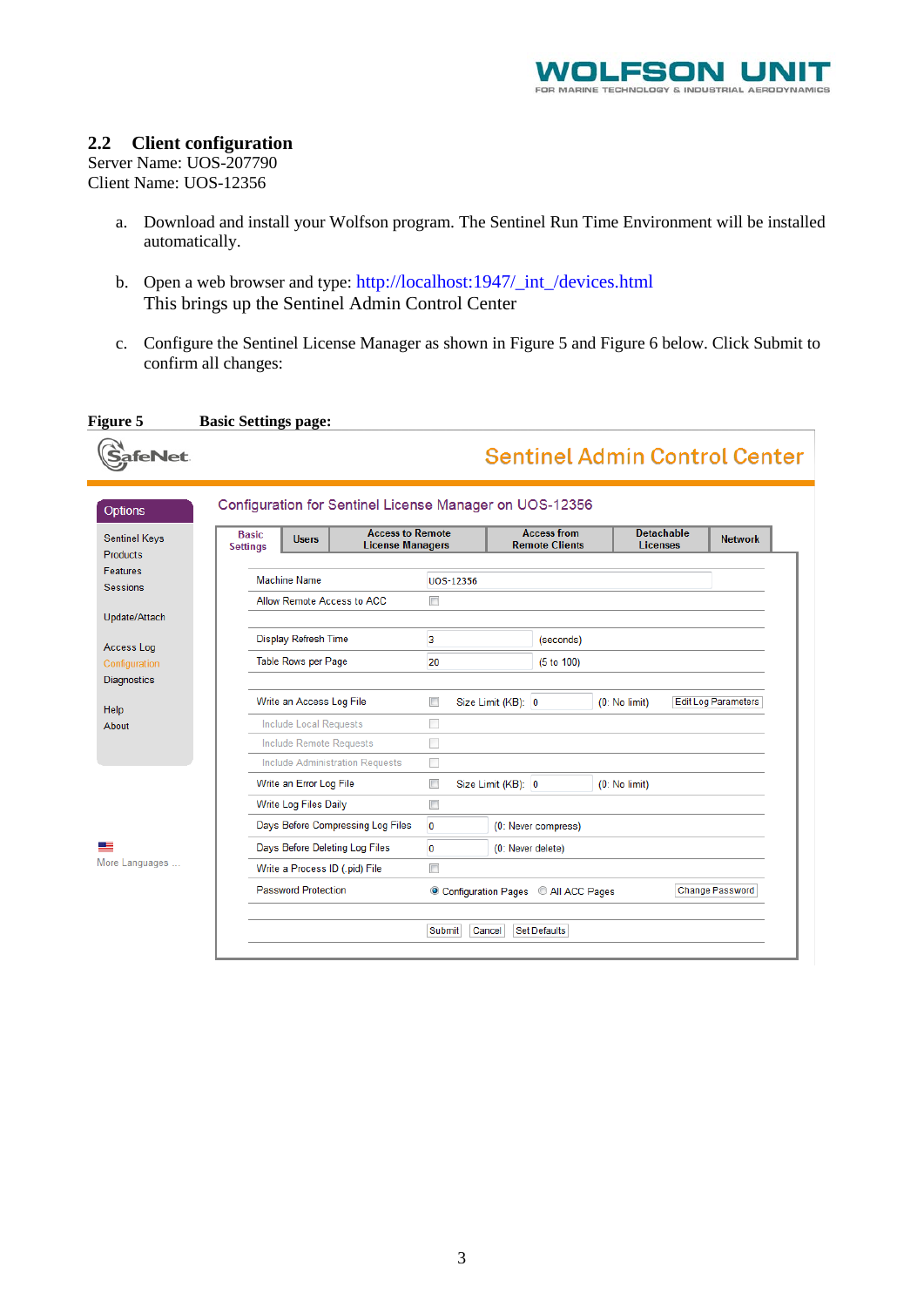

<span id="page-3-0"></span>

| <b>Figure 6</b>      | <b>Access to Remote License Manager page:</b>           |                                     |                                                                      |                                      |                |
|----------------------|---------------------------------------------------------|-------------------------------------|----------------------------------------------------------------------|--------------------------------------|----------------|
| SafeNet.             |                                                         |                                     | <b>Sentinel Admin Control Center</b>                                 |                                      |                |
| <b>Options</b>       | Configuration for Sentinel License Manager on UOS-12356 |                                     |                                                                      |                                      |                |
| <b>Sentinel Keys</b> | <b>Basic</b><br><b>Access to Remote</b><br><b>Users</b> |                                     | <b>Access from</b><br><b>Remote Clients</b>                          | <b>Detachable</b><br><b>Licenses</b> | <b>Network</b> |
| <b>Products</b>      | <b>Settings</b><br><b>License Managers</b>              |                                     |                                                                      |                                      |                |
| <b>Features</b>      |                                                         |                                     | You may experience a delay of a few minutes before your changes take |                                      |                |
| <b>Sessions</b>      | Allow Access to Remote Licenses                         | $\overline{\mathcal{A}}$<br>effect. |                                                                      |                                      |                |
|                      | <b>Broadcast Search for Remote</b>                      | $\Box$                              |                                                                      |                                      |                |
| Update/Attach        | Licenses                                                |                                     |                                                                      |                                      |                |
| Access Log           | Aggressive Search for Remote<br>Licenses                | $\overline{\mathsf{v}}$             |                                                                      |                                      |                |
| Configuration        | Remote License Search Parameters                        | UOS-207790                          |                                                                      |                                      |                |
| <b>Diagnostics</b>   |                                                         |                                     |                                                                      |                                      |                |
|                      |                                                         |                                     |                                                                      |                                      |                |
| Help                 |                                                         |                                     |                                                                      |                                      |                |
| About                |                                                         |                                     |                                                                      |                                      |                |
|                      |                                                         |                                     |                                                                      |                                      |                |
|                      |                                                         |                                     |                                                                      |                                      |                |
|                      |                                                         |                                     |                                                                      |                                      |                |
|                      |                                                         | Submit<br>Cancel                    | <b>Set Defaults</b>                                                  |                                      |                |
|                      |                                                         |                                     |                                                                      |                                      |                |

- d. Is the network dongle listed in the Options > Sentinel Keys page?
- e. If not, go to [http://localhost:1947/\\_int\\_/config\\_to.html,](http://localhost:1947/_int_/config_to.html) ensure the Aggressive Search for Remote Licenses checkbox is checked and ensure the correct server name or IP address is set in the Remote License Search Parameters edit box.
- f. Click Submit and wait a few minutes to see if the network dongle is detected by the client.

# **3 OFF SITE SERVER & VPN CONNECTION AVAILABLE**

#### **3.1 Server configuration**

As per Section [1.1.](#page-0-0)

### **3.2 Client configuration**

Connect via VPN with your usual login details, then proceed as per [2.2](#page-2-1) but type the server's IP address in the Access to Remote License Manager page [\(Figure 6\)](#page-3-0) > Remote License Search Parameters edit box.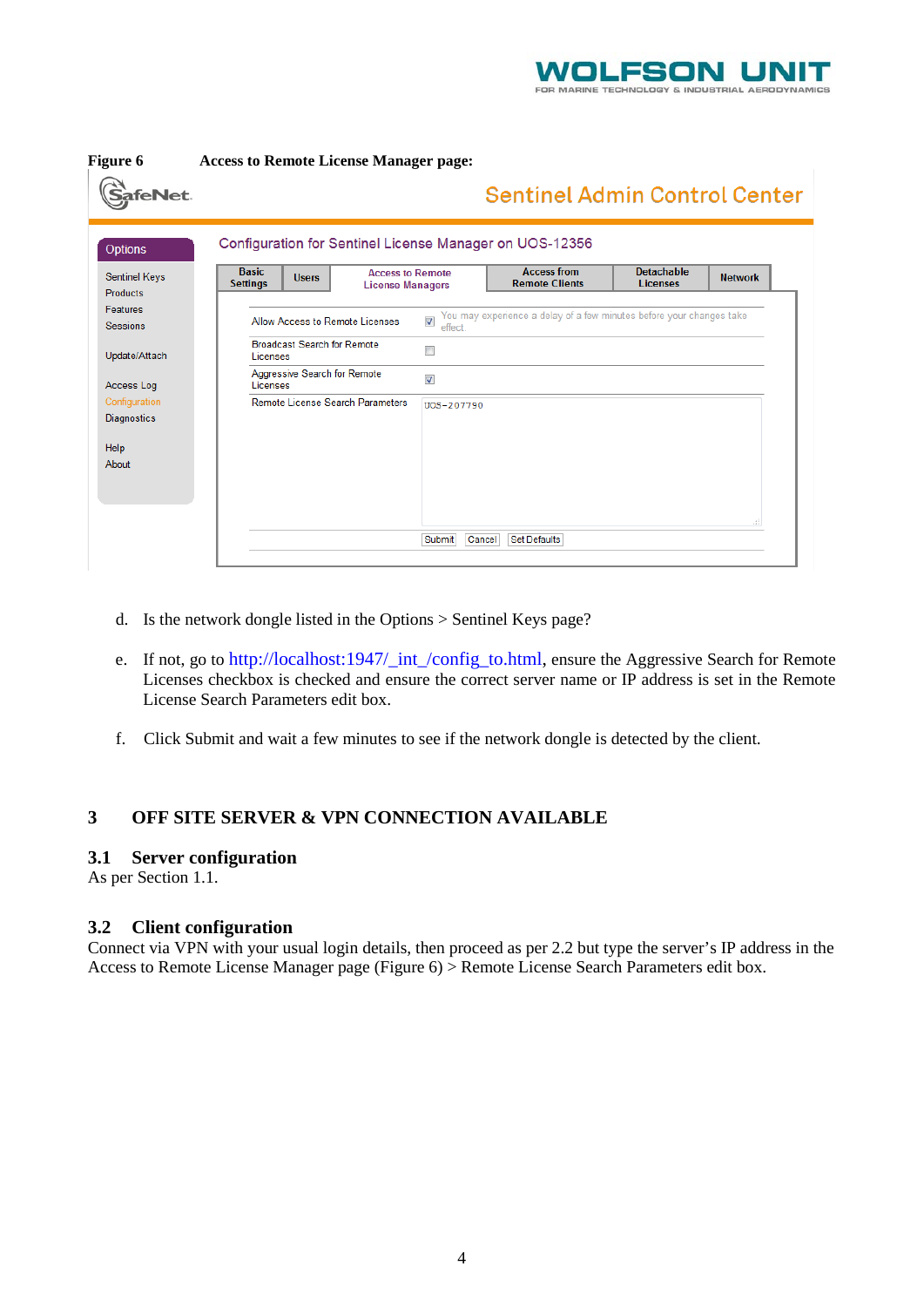

#### **4 NOTES FOR ADVANCED USERS**

#### **4.1 How to gain remote access to the server's Admin Control Center (not recommended)**

- a. Ensure the client is connected to the network.
- b. On the client, open a web browser and type **http://<server's machine name or server's IP address>:1947** eg http://UOS-207790:1947
- **c.** If you get a '403 Forbidden' access denied error message, then the server side Admin Control Centre may not allow remote connections. This option can be enabled as follows:

On the server, bring up the Admin Control Centre by typing **[http://localhost:1947](http://localhost:1947/)** in the server's web browser and ensure the 'Allow Remote Access to ACC' option found in Options>Configuration>Basic Settings is checked.

d. Repeat step b. above.

#### **4.2 What if the client's Admin Control Centre does not show the network dongle?**

a. Ensure the client is seeing the server and vice versa? On each machine, ping the other one from the command prompt. If either ping is unsuccessful the remote license cannot be obtained.

**Figure 7 - Successful server ping from client**



b. Ensure the License Manager is switched on. Type 'services.msc' in the W7 start button > search field. This brings up the Services window. Select the 'Sentinel LDK License Manager' and restart this service via the 'Restart' option.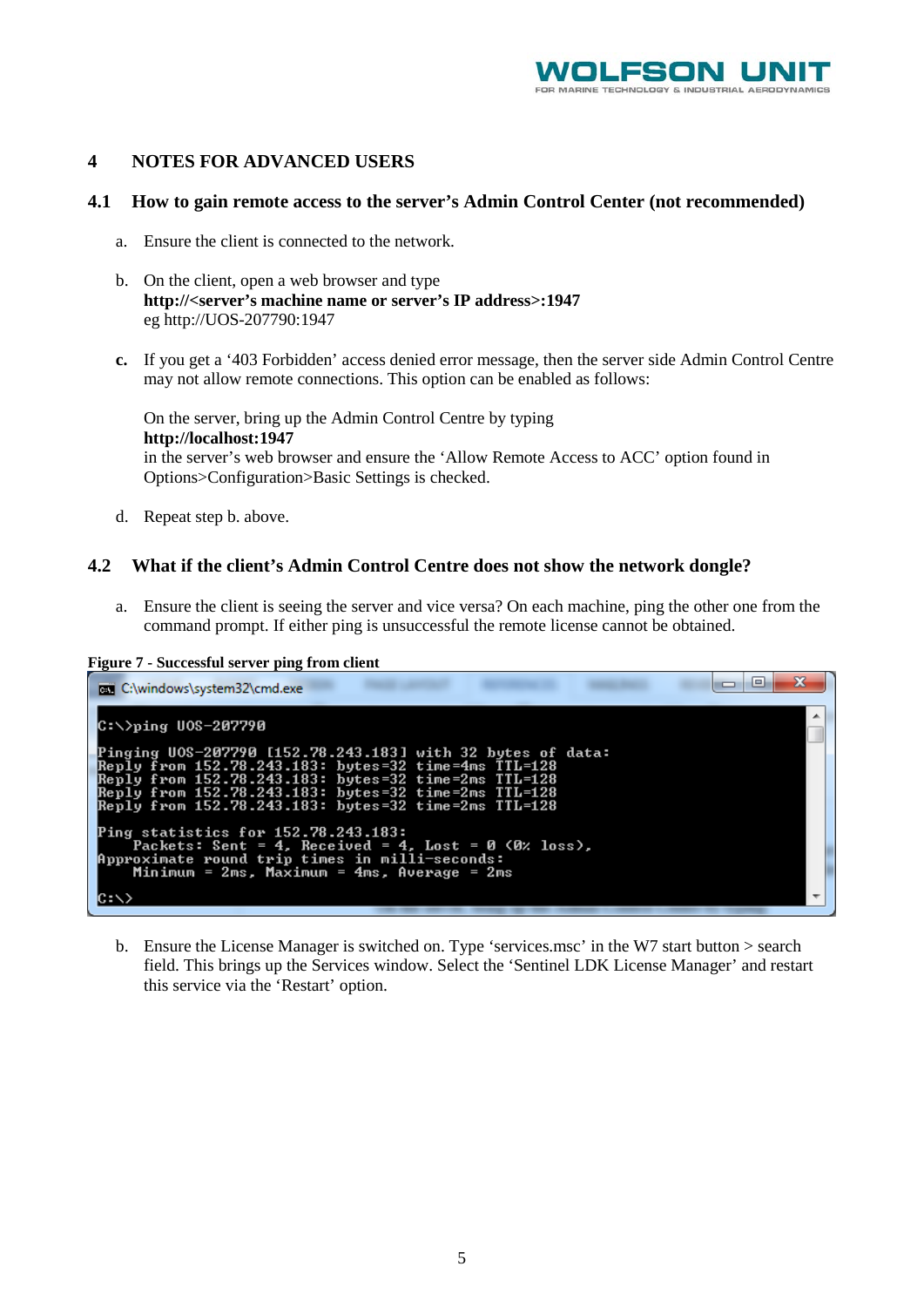

| Action<br>View<br>File<br>Services (Local) | Help<br>同<br>$\mathbb{D}$<br>Services (Local)<br>$\circ$<br><b>Sentinel LDK License Manager</b> |                                                                                   |                                             |                    |                                  |
|--------------------------------------------|-------------------------------------------------------------------------------------------------|-----------------------------------------------------------------------------------|---------------------------------------------|--------------------|----------------------------------|
|                                            |                                                                                                 |                                                                                   |                                             |                    |                                  |
|                                            |                                                                                                 |                                                                                   |                                             |                    |                                  |
|                                            |                                                                                                 | Name                                                                              | Description                                 | <b>Status</b>      | <b>Startup Type</b>              |
|                                            | Stop the service                                                                                | Security Accounts Manager<br>Security Center                                      | The startup  Started<br>The WSCSV           | Started            | Automatic<br>Automatic (D        |
|                                            | Restart the service                                                                             | Sentinel LDK License Manager                                                      | Manages lic Started                         |                    | Automatic                        |
|                                            | Description:<br>Manages licenses secured by Sentinel<br>LDK                                     | <b>C</b> Server<br>Shell Hardware Detection<br>SiteKiosk Privileged Call Dispatch | Supports fil<br>Provides no<br>Executes pri | Started<br>Started | Automatic<br>Automatic<br>Manual |
|                                            |                                                                                                 | <b>W. SiteKiosk Terminal Service</b><br>Skype Updater                             | Provides co<br>Enables the                  | Started            | Automatic (D<br>Automatic        |
|                                            |                                                                                                 | Smart Card<br>m.<br>∢                                                             | Manages ac Started                          |                    | Automatic                        |
|                                            | Standard<br>Extended                                                                            |                                                                                   |                                             |                    |                                  |

#### **Figure 8 – Service restart**

c. Is a Firewall or Antivirus blocking port 1947 (Sentinel port)? If so, you should open that port. On Windows Firewall this means creating a new Inbound Rule on the server and (possibly) a new Outbound Rule for the client. Open the Win Firewall by searching for Windows Firewall with Advanced Security in the Start button > Search box. [Figure 9](#page-5-0) to [Figure 15](#page-11-0) below show how to create an Inbound Rule on the server:

<span id="page-5-0"></span>

| Windows Firewall with Advanced Security   |                                                   |                         | $-x$<br>$\Box$<br>$\Box$ |
|-------------------------------------------|---------------------------------------------------|-------------------------|--------------------------|
| Action<br>View<br>File                    | Help                                              |                         |                          |
| $\left\  \mathbf{F} \right\ $<br>  湯<br>P | $\boxed{\blacksquare}$<br>$\vert$ <sup>2</sup>    |                         |                          |
| dows Firewall will Inbound Rules          |                                                   | <b>Actions</b>          |                          |
| <b>Inbound Rules</b><br>Outbound Rules    | Name<br>▲                                         | <b>Inbound Rules</b>    |                          |
| Connection Secu                           | Abaqus 6.10                                       | 2<br>ŽЗ<br>New Rule     |                          |
| Monitoring<br>Þ                           | Abaqus 6.10 2                                     | Filter by Profile<br>Y  |                          |
|                                           | Abaqus 6.13                                       | Filter by State<br>Y    |                          |
|                                           | $\bigcirc$ Abaqus 6.13<br>Abaqus 6.14 abqcaek.exe | Filter by Group<br>Y    |                          |
|                                           | Abaqus 6.14 abqvwrk.exe                           | View                    |                          |
|                                           | abaqus 6.9.3                                      |                         |                          |
|                                           | ABQ_PDE                                           | $\mathbf{G}$<br>Refresh |                          |
|                                           | ABQ_PDE                                           | B)<br>Export List       |                          |
|                                           | <b>ABQcaeG</b>                                    | $\overline{?}$<br>Help  |                          |
|                                           | <b>ABQcaeG</b>                                    |                         |                          |
|                                           | <b>ABQcaeK</b><br><b>ABQcaeK</b>                  |                         |                          |
|                                           | <b>ABQvwrG</b>                                    |                         |                          |
|                                           | <b>ABQvwrG</b>                                    |                         |                          |
|                                           | <b>O</b> ABQ wrK                                  |                         |                          |
|                                           | <b>ABQwwrK</b><br>÷                               |                         |                          |
| $\blacktriangleleft$<br>m.<br>Þ.          | <b>IM</b><br>∢<br>b.                              |                         |                          |
|                                           |                                                   |                         |                          |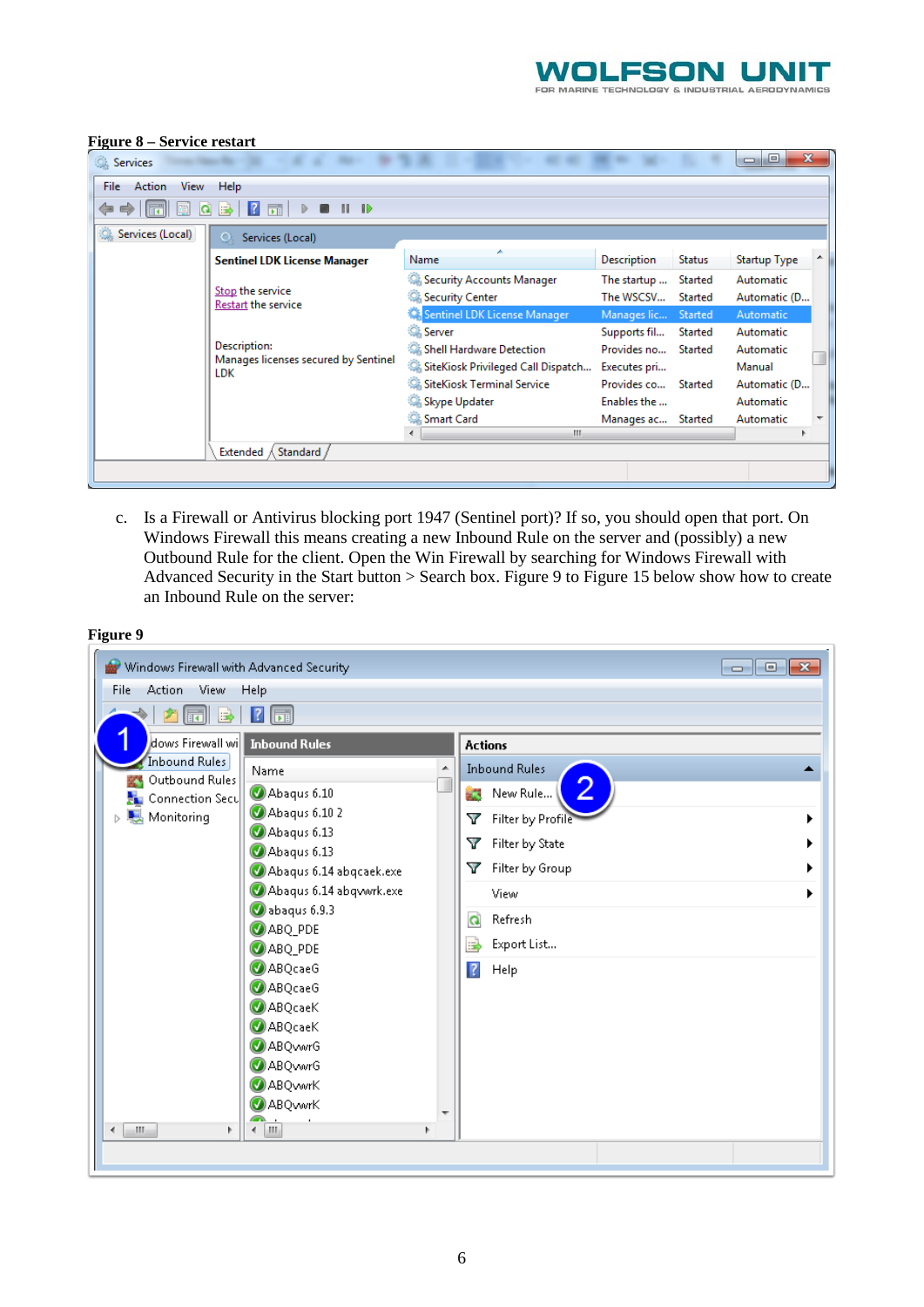

| New Inbound Rule Wizard<br>an '             | $\overline{\mathbf{x}}$                                                 |
|---------------------------------------------|-------------------------------------------------------------------------|
| <b>Rule Type</b>                            |                                                                         |
| Select the type of firewall rule to create. |                                                                         |
| <b>Steps:</b>                               |                                                                         |
| Rule Type<br>۰                              | What type of rule would you like to create?                             |
| Protocol and Ports                          |                                                                         |
| Action                                      | Program<br>⋒                                                            |
| Profile                                     | Rule that controls connections for a program.                           |
| Name                                        | O Port                                                                  |
|                                             | Rule that controls connections for a TCP or UDP port.                   |
|                                             | Predefined:<br>C                                                        |
|                                             | BranchCache - Content Retrieval (Uses HTTP)<br>$\overline{\phantom{a}}$ |
|                                             | Rule that controls connections for a Windows experience.                |
|                                             | Custom<br>◉                                                             |
|                                             | Custom rule.                                                            |
|                                             |                                                                         |
|                                             |                                                                         |
|                                             |                                                                         |
|                                             |                                                                         |
|                                             | Learn more about rule types                                             |
|                                             | Cancel<br>< Back<br>Next >                                              |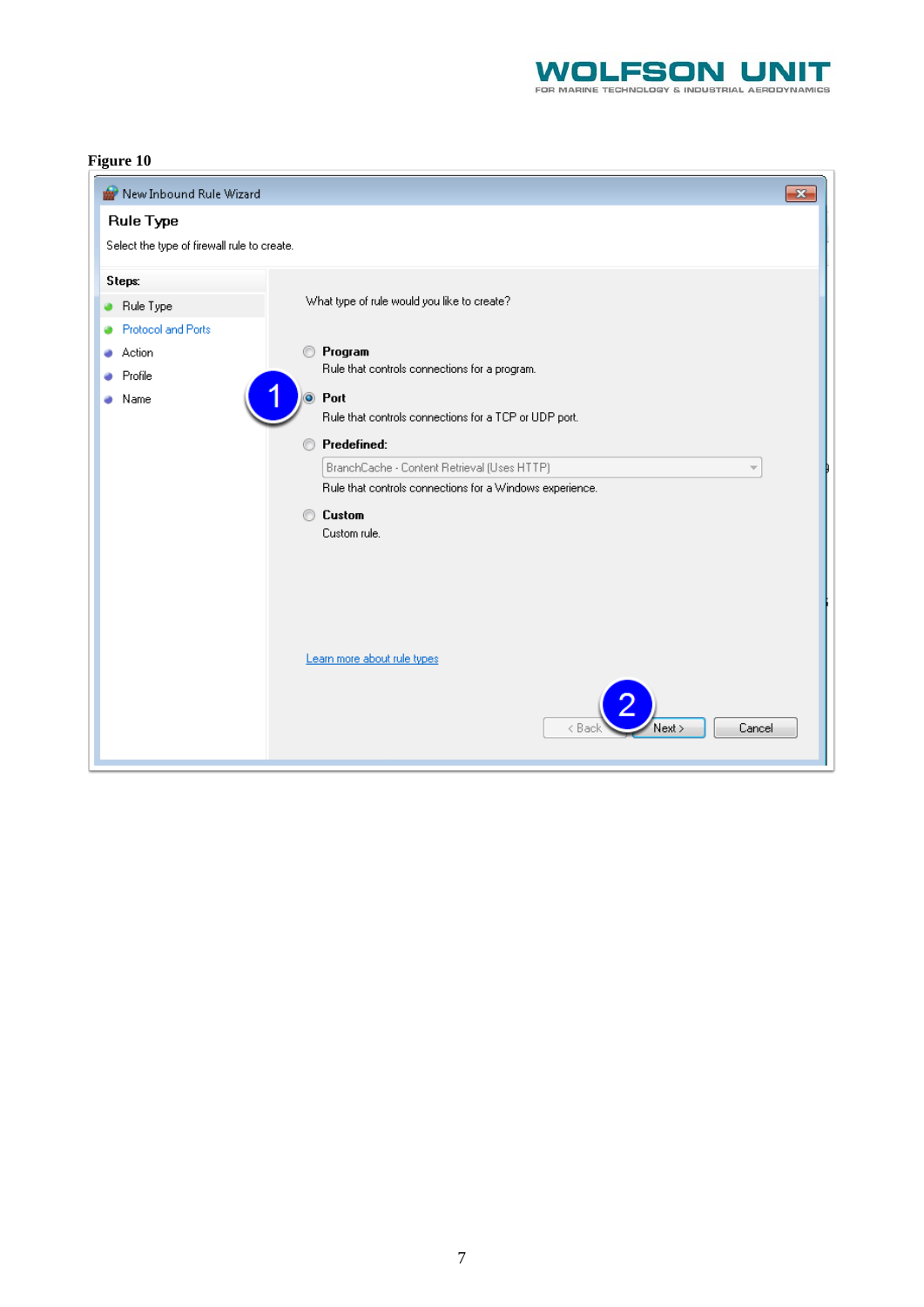

| New Inbound Rule Wizard                                     | $\mathbf{x}$                                                     |
|-------------------------------------------------------------|------------------------------------------------------------------|
| <b>Protocol and Ports</b>                                   |                                                                  |
| Specify the protocols and ports to which this rule applies. |                                                                  |
| Steps:                                                      |                                                                  |
| Rule Type                                                   | Does this rule apply to TCP or UDP?                              |
| Protocol and Ports                                          | $\bullet$ TCP                                                    |
| Action                                                      | <b>UDP</b>                                                       |
| Profile                                                     |                                                                  |
| Name<br>a                                                   | Does this rule apply to all local ports or specific local ports? |
|                                                             | All local ports<br>∩                                             |
|                                                             | <b>Specific local ports:</b><br>1947<br>$\circledcirc$           |
|                                                             | 43,5000-5010<br><b>Example:</b>                                  |
|                                                             |                                                                  |
|                                                             |                                                                  |
|                                                             |                                                                  |
|                                                             |                                                                  |
|                                                             |                                                                  |
|                                                             |                                                                  |
|                                                             | Learn more about protocol and ports                              |
|                                                             | Cancel<br>Next ><br>< Back                                       |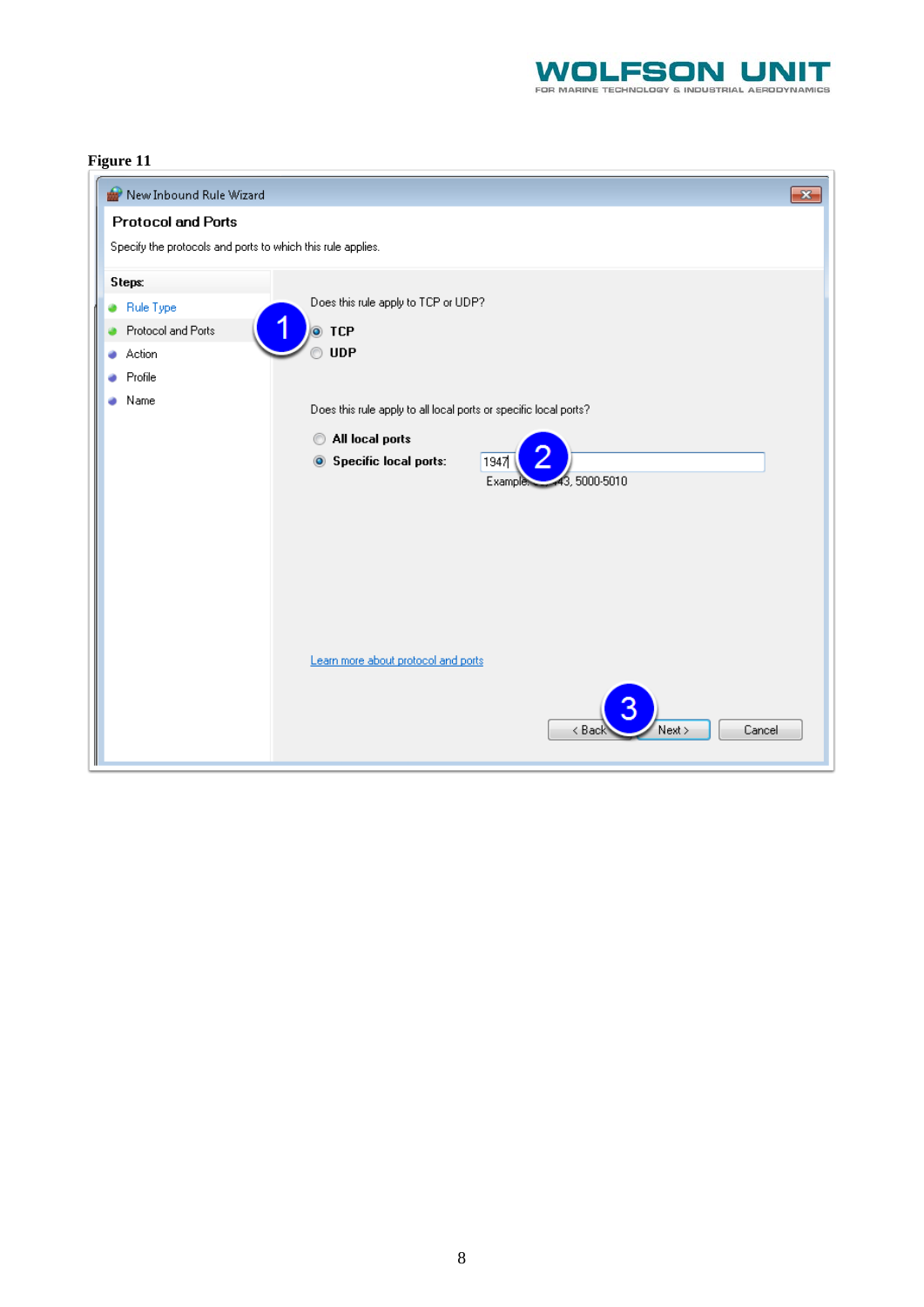

| New Inbound Rule Wizard             |                                                                                                                                                                                                                                                                                                                                                         | $\mathbf{x}$ |
|-------------------------------------|---------------------------------------------------------------------------------------------------------------------------------------------------------------------------------------------------------------------------------------------------------------------------------------------------------------------------------------------------------|--------------|
| Action                              |                                                                                                                                                                                                                                                                                                                                                         |              |
|                                     | Specify the action to be taken when a connection matches the conditions specified in the rule.                                                                                                                                                                                                                                                          |              |
| Steps:                              |                                                                                                                                                                                                                                                                                                                                                         |              |
| Rule Type                           | What action should be taken when a connection matches the specified conditions?                                                                                                                                                                                                                                                                         |              |
| <b>Protocol and Ports</b><br>Action | Allow the connection<br>This includes connections that are protected with IPsec as well as those are not.                                                                                                                                                                                                                                               |              |
| Profile<br>Name                     | Allow the connection if it is secure<br>m<br>This includes only connections that have been authenticated by using IPsec. Connections<br>will be secured using the settings in IPsec properties and rules in the Connection Security<br>Rule node.<br>Customize<br><b>Block the connection</b><br>Learn more about actions<br>< Back<br>Cancel<br>Next > |              |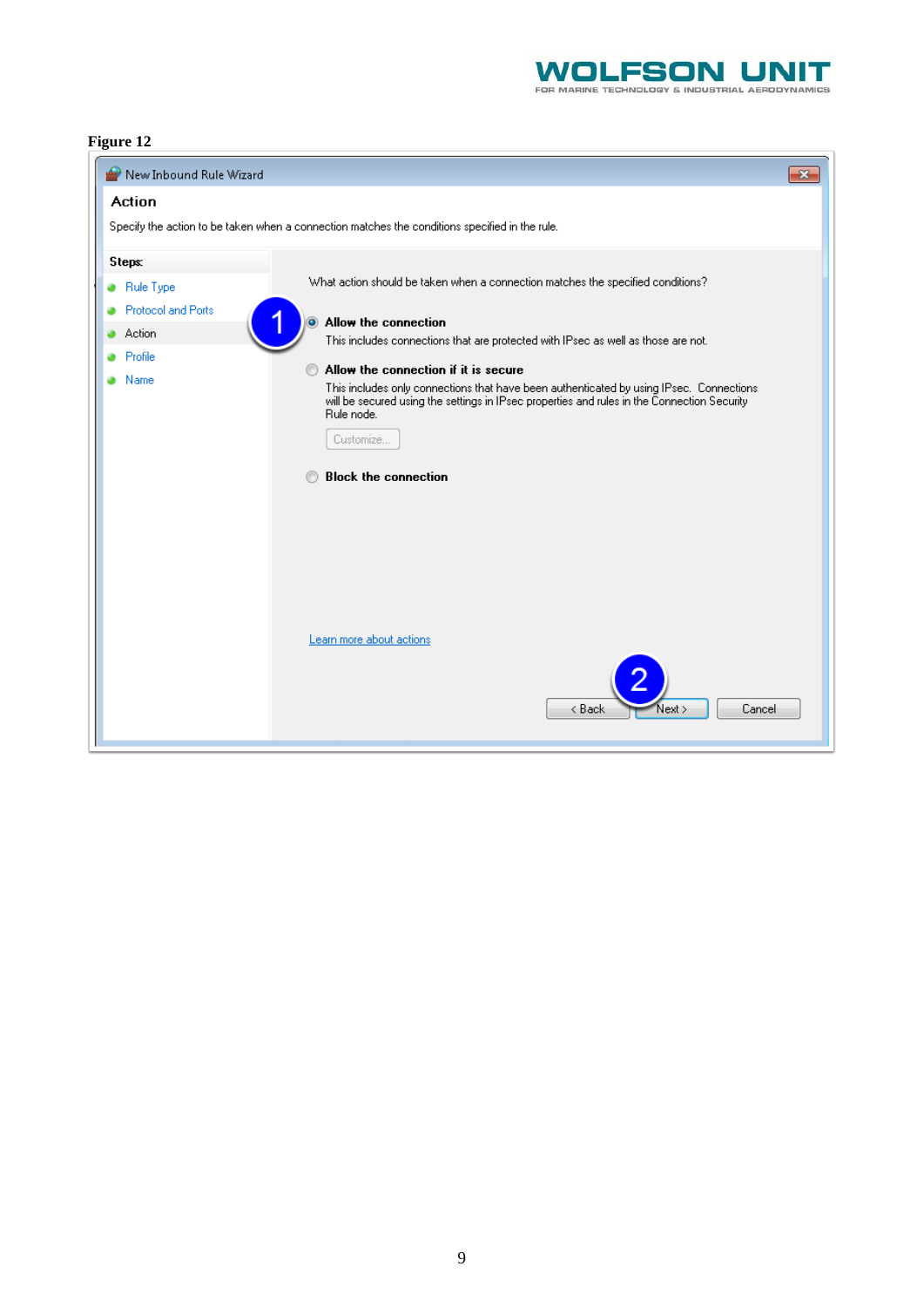

| New Inbound Rule Wizard                           | $\overline{\mathbf{x}}$                                                                                                                                                          |
|---------------------------------------------------|----------------------------------------------------------------------------------------------------------------------------------------------------------------------------------|
| Profile                                           |                                                                                                                                                                                  |
| Specify the profiles for which this rule applies. |                                                                                                                                                                                  |
| Steps:                                            |                                                                                                                                                                                  |
| Rule Type                                         | When does this rule apply?                                                                                                                                                       |
| Protocol and Ports<br>Action                      | Domain<br>$\overline{\mathcal{A}}$                                                                                                                                               |
| Profile                                           | Applies when a computer is connected to its corporate domain.                                                                                                                    |
| Name                                              | $\nabla$ Private<br>Applies when a computer is connected to a private network location.<br>$\nabla$ Public<br>Applies when a computer is connected to a public network location. |
|                                                   | Learn more about profiles<br>Cancel<br>< Back<br>Next >                                                                                                                          |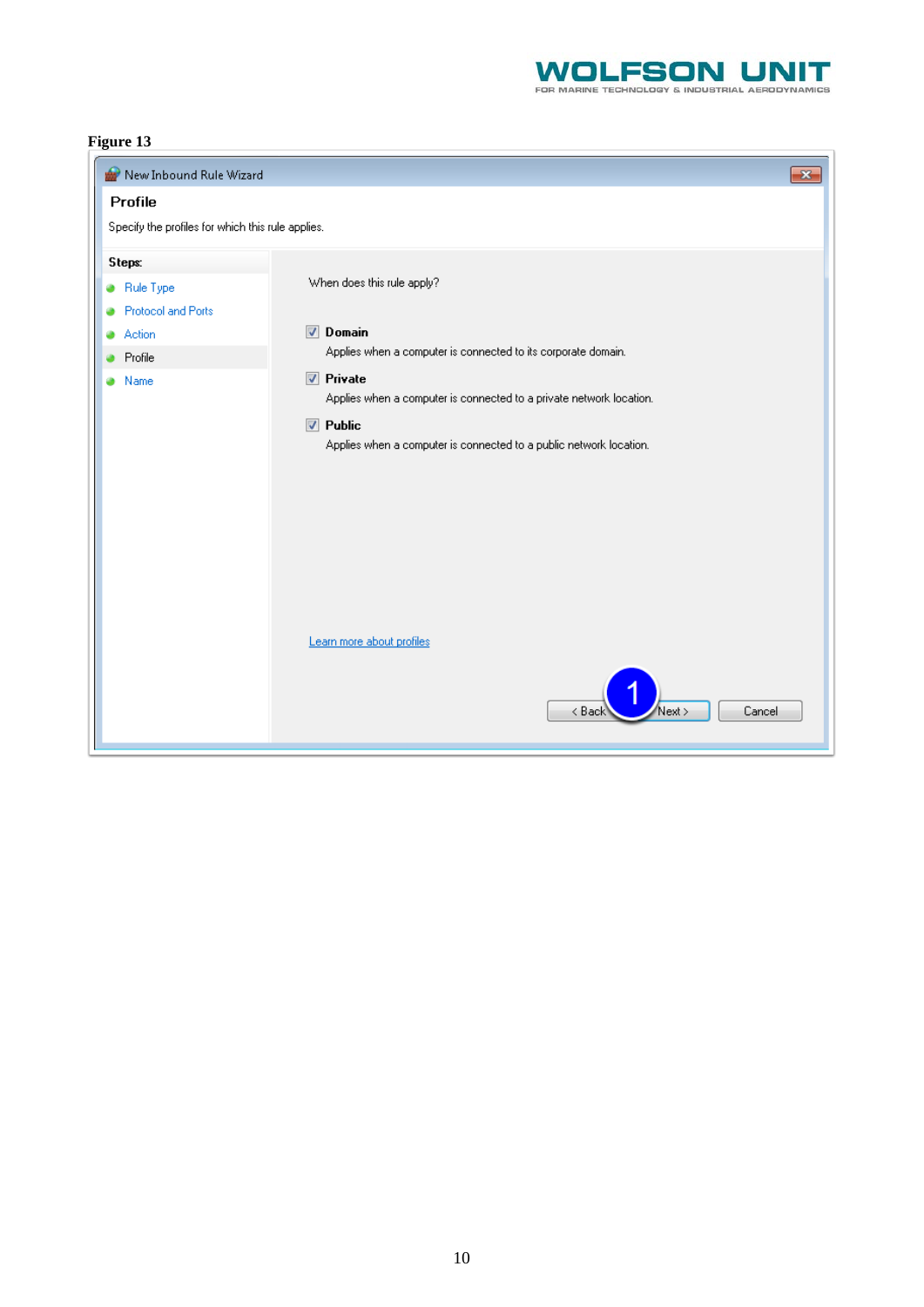

| New Inbound Rule Wizard                        |                                  | $\overline{\mathbf{x}}$ |
|------------------------------------------------|----------------------------------|-------------------------|
| Name                                           |                                  |                         |
| Specify the name and description of this rule. |                                  |                         |
| <b>Steps:</b>                                  |                                  |                         |
| Rule Type                                      |                                  |                         |
| <b>Protocol and Ports</b><br>۵                 |                                  |                         |
| Action<br>۵                                    |                                  |                         |
| Profile<br>۵<br>4                              | Name:<br>Sentinel Port 1947 OPEN |                         |
| Name                                           |                                  |                         |
|                                                | Description (optional):          |                         |
|                                                |                                  |                         |
|                                                |                                  |                         |
|                                                |                                  |                         |
|                                                |                                  |                         |
|                                                |                                  |                         |
|                                                |                                  |                         |
|                                                |                                  |                         |
|                                                |                                  |                         |
|                                                |                                  |                         |
|                                                |                                  |                         |
|                                                |                                  |                         |
|                                                | Finish<br>Cancel<br>< Back       |                         |
|                                                |                                  |                         |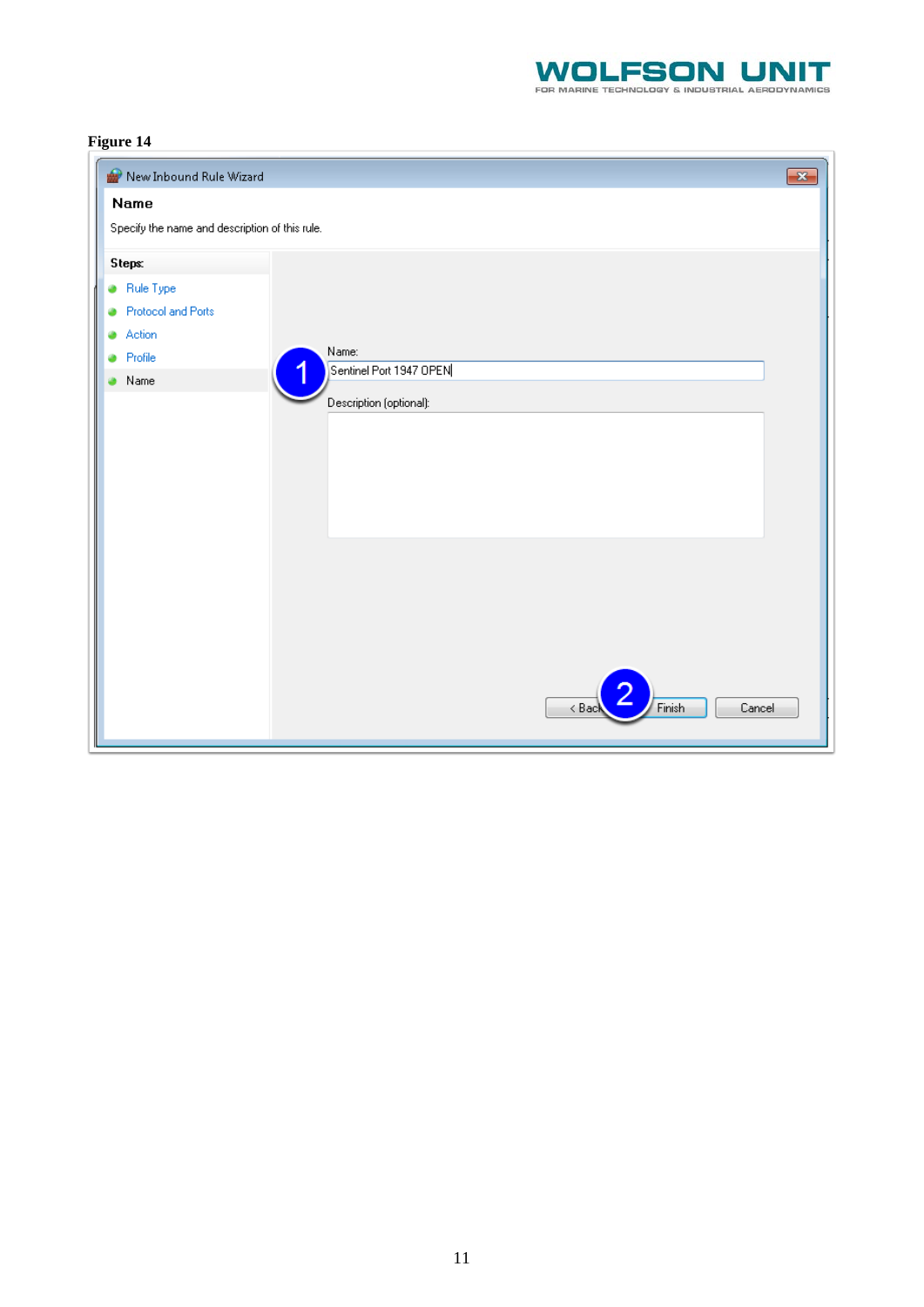

<span id="page-11-0"></span>

| Windows Firewall with Advanced Security                                                                                                                                                                                                                                                                                                                                                                          | $\Box$ $\Box$ $\mathbf{x}$                                                                                                                                                                                     |
|------------------------------------------------------------------------------------------------------------------------------------------------------------------------------------------------------------------------------------------------------------------------------------------------------------------------------------------------------------------------------------------------------------------|----------------------------------------------------------------------------------------------------------------------------------------------------------------------------------------------------------------|
| Action<br>View<br>File<br><b>Help</b>                                                                                                                                                                                                                                                                                                                                                                            |                                                                                                                                                                                                                |
| Fil<br>$\vert$ 2<br>⊜<br>Ini<br>l:=3<br>m                                                                                                                                                                                                                                                                                                                                                                        |                                                                                                                                                                                                                |
| Windows Firewall will<br><b>Inbound Rules</b><br><b>Inbound Rules</b><br>Name<br>Outbound Rules<br>RTI Shapes<br>Connection Secu<br><b>3</b> SAS 9.3<br><b>Monitoring</b><br>Þ<br>SAS 9.3 Java<br>SAS 9.4 Java<br>SAS.EXE (Appv Build)<br>SecondLife Viewer<br>Sentinel HASP Port 1947 OPEN<br>Sketchup13<br>Sketchup13-layout<br>Skype<br>SMACfdMain<br>SMACfdMain<br>SMC Service<br>SMC Service<br>SMC Service | <b>Actions</b><br><b>Inbound Rules</b><br>A.<br>ц.<br>New Rule<br>Filter by Profile<br>v<br>Filter by State<br>Y<br>Filter by Group<br>Y<br>View<br>Q<br>Refresh<br>B<br>Export List<br>$\overline{R}$<br>Help |
| SMC Service<br><b>O</b> SNAC Service<br>$\sim$ $\sim$ $\sim$<br>$\leftarrow$ 1.100<br>$\mathbb{H}\mathbb{H}$<br>Þ.<br>r                                                                                                                                                                                                                                                                                          |                                                                                                                                                                                                                |
|                                                                                                                                                                                                                                                                                                                                                                                                                  |                                                                                                                                                                                                                |

d. Can you access port 1947 at all? Try checking port access via the **telnet** command.

First, enable the telnet feature via Control Panel > Programs & Features > Turn Windows features on or off > check Telnet Client and Telnet Server as indicated in [Figure 16.](#page-11-1)

<span id="page-11-1"></span>**Figure 16**

|                                                                                                                                                           | <b>Windows Features</b>                        | $\Box$<br>▭ | X |
|-----------------------------------------------------------------------------------------------------------------------------------------------------------|------------------------------------------------|-------------|---|
|                                                                                                                                                           | Turn Windows features on or off                |             |   |
| To turn a feature on, select its check box. To turn a feature off, clear its<br>check box. A filled box means that only part of the feature is turned on. |                                                |             |   |
| $\overline{+}$                                                                                                                                            | <b>Print and Document Services</b>             |             |   |
|                                                                                                                                                           | <b>Remote Differential Compression</b>         |             |   |
|                                                                                                                                                           | <b>RIP Listener</b>                            |             |   |
| $\overline{+}$                                                                                                                                            | <b>Services for NFS</b>                        |             |   |
| 圧                                                                                                                                                         | Simple Network Management Protocol (SNMP)      |             |   |
|                                                                                                                                                           | Simple TCPIP services (i.e. echo, daytime etc) |             |   |
|                                                                                                                                                           | Subsystem for UNIX-based Applications          |             | Ξ |
|                                                                                                                                                           | <b>Tablet PC Components</b>                    |             |   |
|                                                                                                                                                           | <b>Telnet Client</b>                           |             |   |
|                                                                                                                                                           | <b>Telnet Server</b>                           |             |   |
|                                                                                                                                                           | <b>TFTP Client</b>                             |             |   |
|                                                                                                                                                           | Windows Gadget Platform                        |             |   |
|                                                                                                                                                           | OK                                             | Cancel      |   |